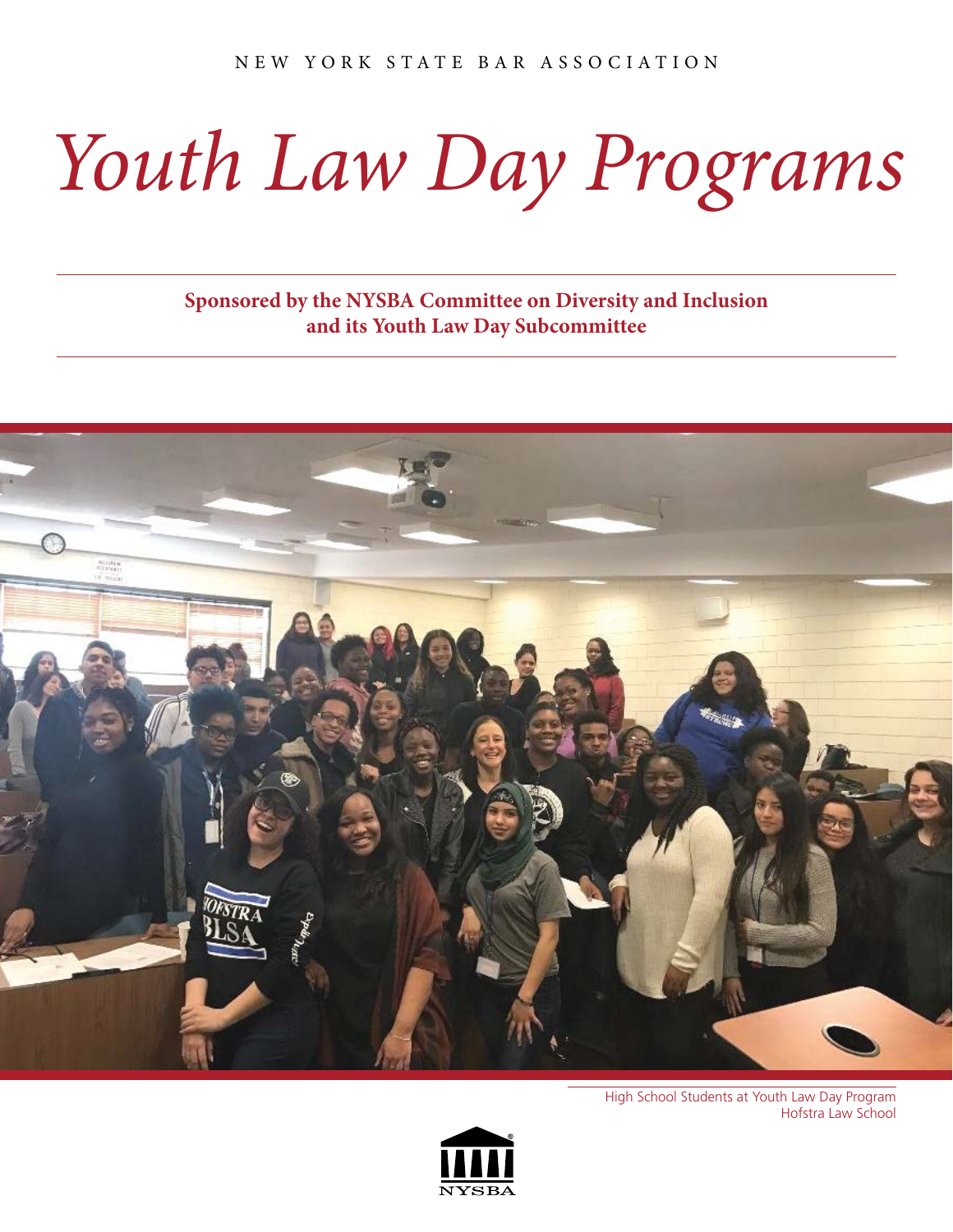## **What is Youth Law Day?**

Youth Law Day (YLD) is a program sponsored by the New York State Bar Association's Committee on Diversity and Inclusion and administered by its Youth Law Day Subcommittee.

The goal of the program is to provide high school students with a sense of the law school experience, and to reduce the mystery or sense of unattainability that might be associated with it. The centerpiece is an interactive classroom experience led by law-school faculty. Students are presented with fact patterns and introduced to legal principles, and are then asked to apply the law to the facts. The session is followed by discussion among smaller groups of students in break-out sessions.

The Youth Law Day Subcommittee partners with law schools to develop event programming and recruit speakers. Programs often include panels on the law school experience, with such topics as: how to apply to law school, financing a legal education, campus life, academic success, making the transition to the work world, and addressing questions such as "is law school right for you, and what can I do with a law degree?"

The program also features—with flexibility to tailor the agenda to a particular law school's interests—

- Greetings by the law school dean and a senior NYSBA leader
- Full group discussion of an ABA DVD called "Choose Law"
- An inspirational luncheon speech by a leading local minority attorney
- Panels on student life and/or admissions
- 3L-led school tours and courthouse visits
- Mock trial and/or moot court demonstrations

The inaugural program was held at Fordham Law School in fall 2006. Additional programs soon followed at Albany Law School and Hofstra University School of Law. Since then, 14 of New York's 15 law schools have opened their doors to students in their communities. Many law schools have participated on a regular basis during the past 11 years, expanding the scope of the program. In 2017 alone, the program was attended by more than 750 local high-school students.



Touro Law School



Syracuse Law School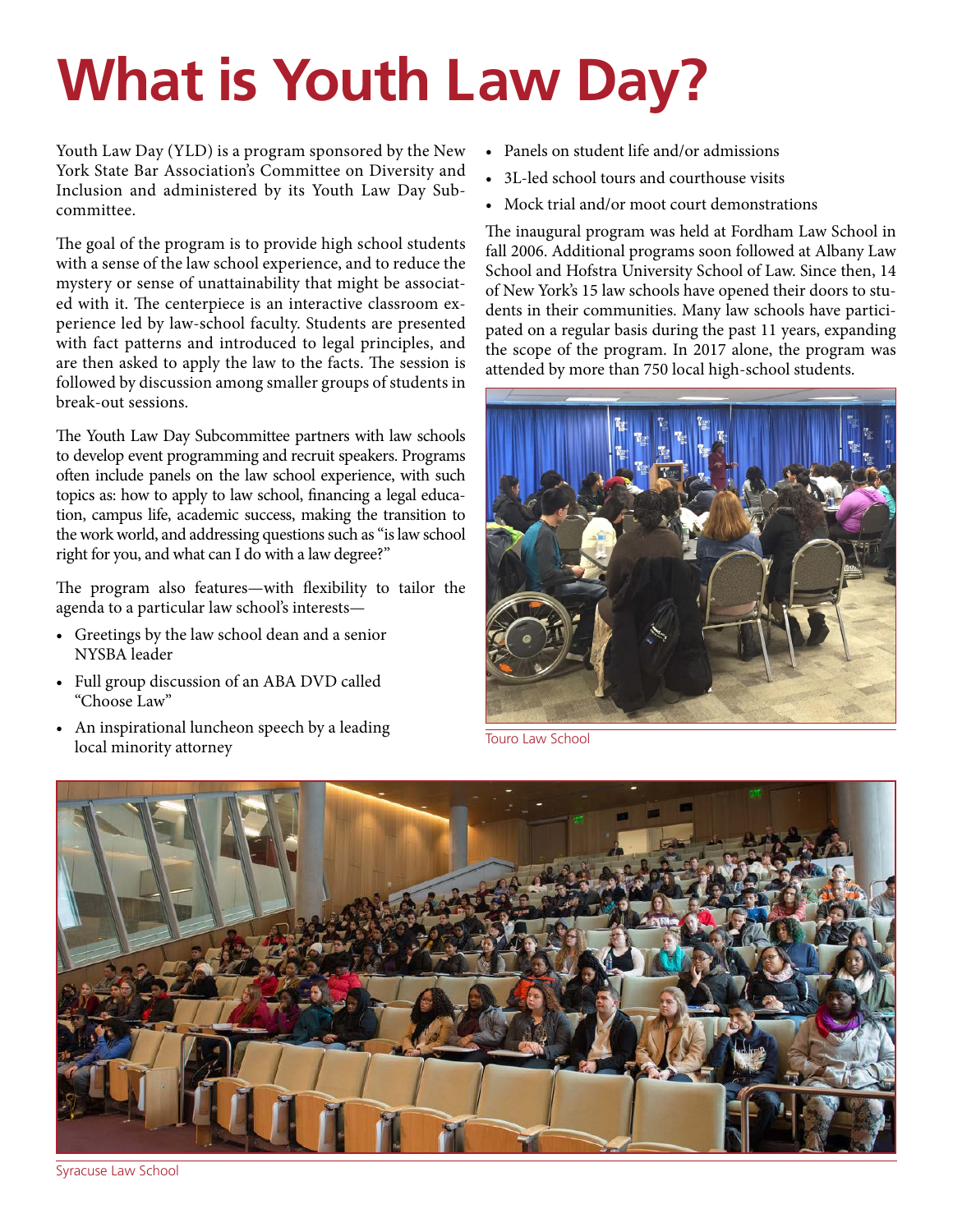# **Program**

Cost will vary based on school location, number of participants and in-kind assistance. Typical services and possible expenses may include:

#### **Light breakfast and full lunch**

Law school food services or caterers may offer discounts.

#### **Substitute Teacher Pay**

Some high schools are able to participate only if the cost of substitute teachers is covered.

#### **Space rental and audio / visual services**

Law schools do not usually charge room fees and provide assistance with video, audio set ups at no charge.

**Student Travel** Districts may charge for busing students to program location.

**Awards**  For participating schools and presenters.

**Giveaways** For teachers, students and other participants.

**Accommodations**  For speakers and guests. Presenters may need to stay overnight before an early-morning program.

**Printing**  Programs and handouts.

#### **Budget Range (Approximate)**

\$1,500 to \$3,500, but most fall into the \$2,200 to \$2,500 range.

#### **Funding**

The New York State Bar Association's Committee on Diversity and Inclusion applies yearly for a grant from the New York Bar Foundation (NYSBF) to provide financial support for YLD programs, in collaboration with law schools and their ability to fund a portion of the program. The NYSBF has been a substantial source of support for the program since 2010. Neither funding nor amount is guaranteed. Law schools often also apply for a grant through the Law School Admissions Council to augment funds. The Committee on Diversity and Inclusion also directly supports this program by providing materials and other in-kind support.



### **Budgeting Youth Law Day Programs**

#### **2006**

Fordham

#### **2008**

Albany Hofstra

#### **2009**

CUNY Syracuse Hofstra Touro

**2010** Hofstra Syracuse

**2011** Buffalo Fordham

#### **2012**

Buffalo Syracuse Fordham Touro

**2013** Buffalo St. John's **CUNY** 

#### **2014**

Buffalo Hofstra Columbia Fordham Cardozo NY Law

#### **2015**

Albany Hofstra Cardozo NY Law Columbia NYU Fordham Touro

#### **2016**

Brooklyn NY Law Columbia Syracuse Fordham Touro

#### **2017**

Hofstra

Albany Fordham Buffalo Hofstra Cardozo St. John's Columbia Syracuse Cornell Touro



Albany Law School